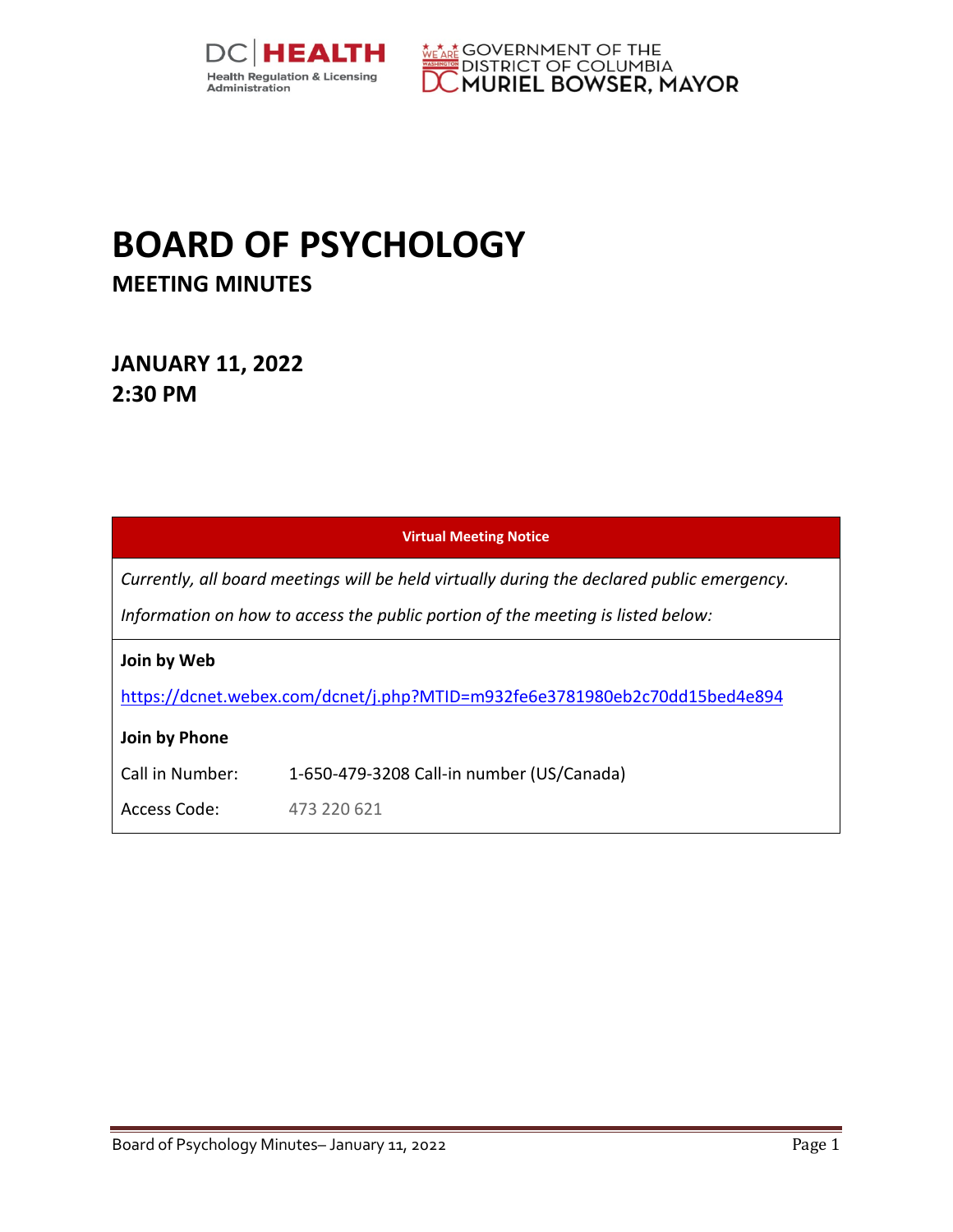



## **OPEN SESSION AGENDA JANUARY 11, 2022**

## **Call to Order: 2:49pm**

|            | <b>Roll Call:</b>                                                        |  |
|------------|--------------------------------------------------------------------------|--|
|            | <b>Board Members:</b>                                                    |  |
|            | Anthony Jimenez, PhD - Chairperson                                       |  |
|            | L. Hamilton Ferguson, MSA- Board Member<br>Eric Jones, PhD- Board Member |  |
|            |                                                                          |  |
|            | Absent:                                                                  |  |
|            | Dr. Teresa Grant, PhD- Board Member                                      |  |
|            | Joette James, PhD- Board Member                                          |  |
|            | <b>HRLA Staff</b>                                                        |  |
|            | LaTrice Herndon, Executive Director                                      |  |
|            | Fatima Abby, Health Licensing Specialist                                 |  |
|            | Joanne Drozdoski, Board Attorney                                         |  |
|            | Deb Moss, Investigator                                                   |  |
|            | Gregory Scurlock, Supervisory Compliance Officer                         |  |
| OS-0111-01 | <b>Approval of the Agenda</b>                                            |  |
|            |                                                                          |  |
|            | <b>Board Action:</b>                                                     |  |
|            | Acceptance of the January 11, 2022 Open Session Agenda.                  |  |
|            |                                                                          |  |
|            | <b>Motion:</b>                                                           |  |
|            | Motion made by Dr. Eric Jones to accept the January 11, 2022, Open       |  |
|            | Session Agenda. Seconded by Mr. L. Hamilton Ferguson.                    |  |
|            | Vote:                                                                    |  |
|            | Dr. Anthony Jimenez, Dr. Eric Jones, and Mr. L. Hamilton Ferguson        |  |
|            | voted in favor of the motion. The motion passed unanimously.             |  |
| OS-0111-02 | <b>BOARD/DEPARTMENT'S REPORT</b>                                         |  |
|            | <b>EXECUTIVE DIRECTOR'S REPORT</b>                                       |  |
|            | Ms. LaTrice Herndon, Executive Director, reported on<br>$\circ$          |  |
|            | Licensure Waiver. She stated that as of September 22,                    |  |
|            |                                                                          |  |
|            | 2021, healthcare practitioners licensed in good                          |  |
|            | standing in other states (who are fully vaccinated                       |  |
|            | against COVID-19 unless granted a medical or religious                   |  |
|            | exemption by the Department of Health) will be able to                   |  |
|            | practice in DC without a license at a health care facility               |  |
|            | or via tele-practice to an existing client/patient for                   |  |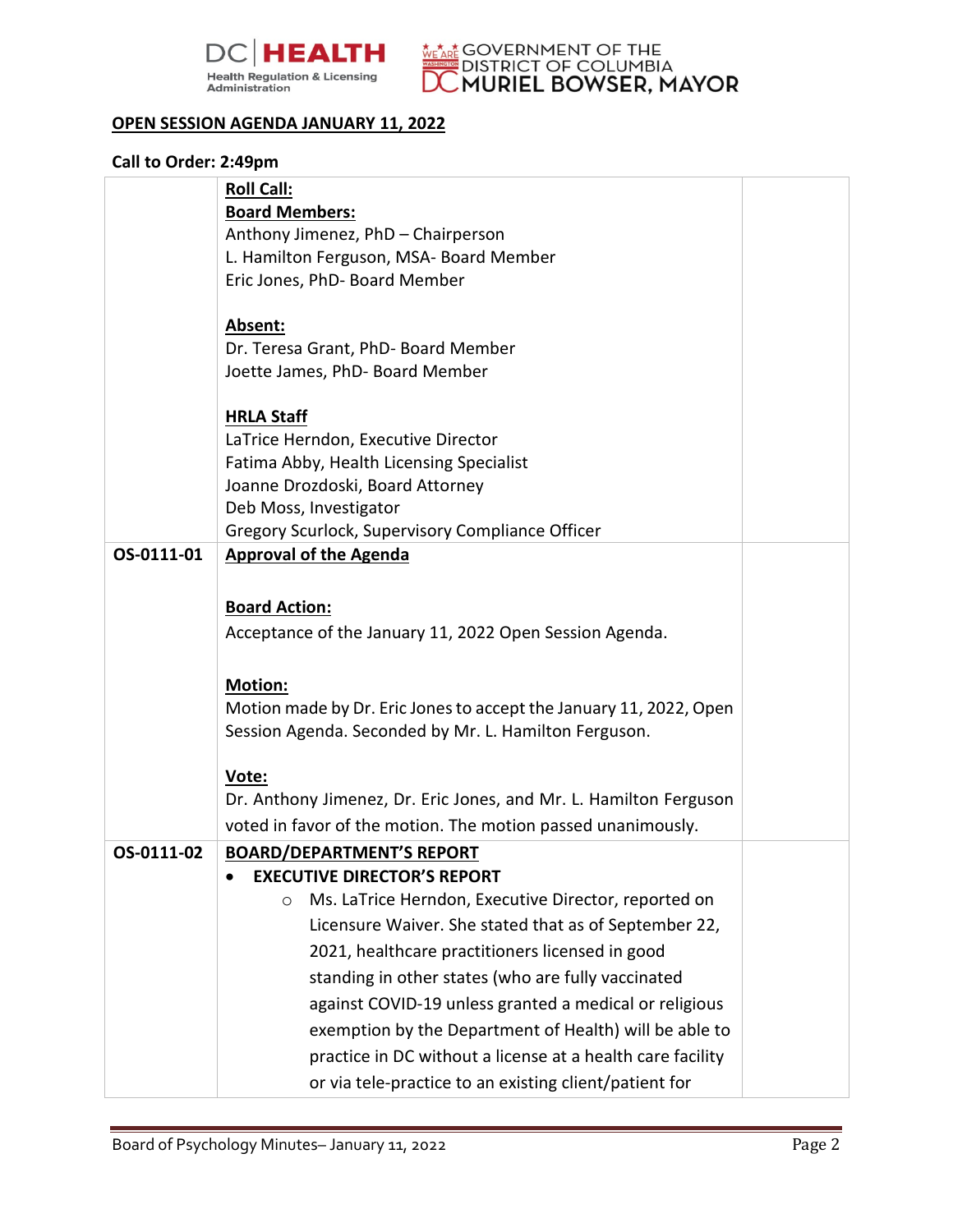



|            | continuing care until March 31, 2022. The licensure                                                                                                                                                                                         |  |
|------------|---------------------------------------------------------------------------------------------------------------------------------------------------------------------------------------------------------------------------------------------|--|
|            | waiver will continue until August 10, 2022.                                                                                                                                                                                                 |  |
|            |                                                                                                                                                                                                                                             |  |
|            | <b>BOARD ATTORNEY'S REPORT</b><br>$\bullet$                                                                                                                                                                                                 |  |
|            | Ms. Joanne Drozdoski, Board Attorney, indicated that<br>$\circ$<br>health professional's employers are required to submit<br>report notifying the Board/licensing authority<br>a<br>regarding any previous disciplinary actions or criminal |  |
|            | actions.                                                                                                                                                                                                                                    |  |
|            | The Board requested to include this reporting to<br>licensing information on the Board's website.                                                                                                                                           |  |
|            | <b>CHAIRPERSON'S REPORT</b>                                                                                                                                                                                                                 |  |
|            | There was no report from the Board Chair.<br>O                                                                                                                                                                                              |  |
| OS-0111-03 | <b>Open Session Minutes</b>                                                                                                                                                                                                                 |  |
|            |                                                                                                                                                                                                                                             |  |
|            | <b>Board Action:</b>                                                                                                                                                                                                                        |  |
|            | Consideration of the Open Session minutes from September 14,                                                                                                                                                                                |  |
|            | 2021 meeting.                                                                                                                                                                                                                               |  |
|            |                                                                                                                                                                                                                                             |  |
|            | <b>Background:</b>                                                                                                                                                                                                                          |  |
|            | Tabled from the last Board meeting.                                                                                                                                                                                                         |  |
|            | <b>Motion:</b>                                                                                                                                                                                                                              |  |
|            | Motion made by Dr. Eric Jones to accept the September 14, 2021,                                                                                                                                                                             |  |
|            | Open Session Minutes. Seconded by Mr. L. Hamilton Ferguson.                                                                                                                                                                                 |  |
|            |                                                                                                                                                                                                                                             |  |
|            | Vote:                                                                                                                                                                                                                                       |  |
|            | Dr. Anthony Jimenez, Dr. Eric Jones, and Mr. L. Hamilton Ferguson                                                                                                                                                                           |  |
|            | voted in favor of the motion. The motion passed unanimously.                                                                                                                                                                                |  |
| OS-0111-04 | <b>Open Session Minutes</b>                                                                                                                                                                                                                 |  |
|            | <b>Board Action:</b>                                                                                                                                                                                                                        |  |
|            | Consideration of the Open Session minutes from November 9, 2021                                                                                                                                                                             |  |
|            | meeting.                                                                                                                                                                                                                                    |  |
|            |                                                                                                                                                                                                                                             |  |
|            | Motion:                                                                                                                                                                                                                                     |  |
|            | Motion made by Dr. Anthony Jimenez to accept the November 9,                                                                                                                                                                                |  |
|            | 2021 Open Session Minutes. Seconded by Dr. Eric Jones.                                                                                                                                                                                      |  |
|            |                                                                                                                                                                                                                                             |  |
|            | Vote:<br>Dr. Anthony Jimenez, Dr. Eric Jones, and Mr. L. Hamilton Ferguson                                                                                                                                                                  |  |
|            | voted in favor of the motion. The motion passed unanimously.                                                                                                                                                                                |  |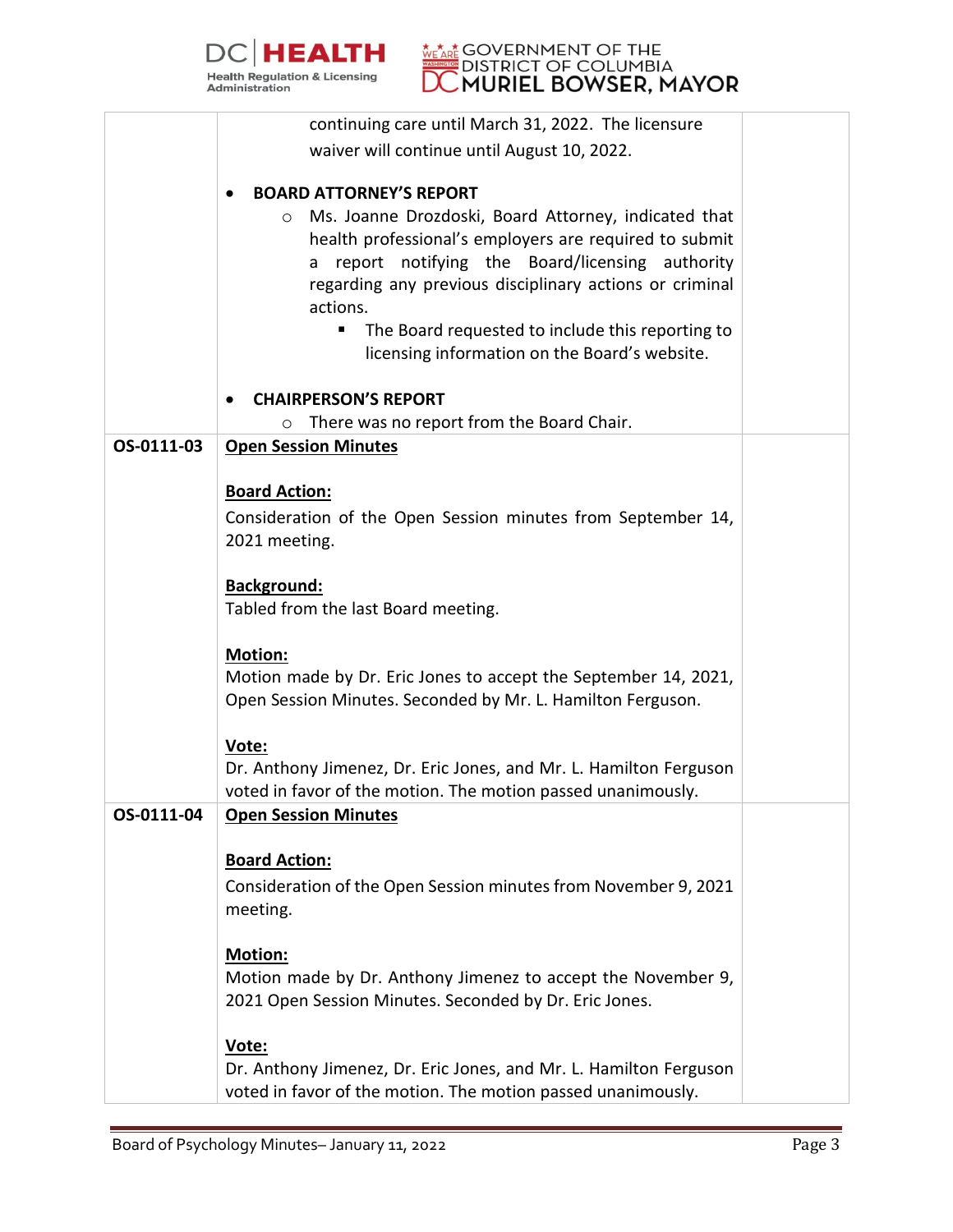



| OS-0111-05 | <b>Telehealth- Supervision Guidance</b>                                                                                                                                                                                                                                                                                                                                                                                                                         |  |
|------------|-----------------------------------------------------------------------------------------------------------------------------------------------------------------------------------------------------------------------------------------------------------------------------------------------------------------------------------------------------------------------------------------------------------------------------------------------------------------|--|
|            | <b>Board Action:</b><br>To discuss and determine whether or not to extend the policy<br>statement.                                                                                                                                                                                                                                                                                                                                                              |  |
|            | Background:<br>Due to the COVID-19 pandemic, the Mayor issued an<br>Administrative Order that waived licensure requirements and the<br>allowance of telehealth.                                                                                                                                                                                                                                                                                                 |  |
|            | The Board drafted a guidance on tele-psychology and remote<br>supervision during the COVID-19 Health Emergency policy<br>statement. This policy guidance governs practice and supervision<br>from March 11, 2020 to December 31, 2020. It was then extended<br>until January 2022.                                                                                                                                                                              |  |
|            | <b>Motion:</b><br>Motion made by Dr. Eric Jones to extend the tele-psychology and<br>remote supervision to August 31, 2022 with additional language<br>that this will be continue to be reviewed in the future. Seconded by<br>Mr. L. Hamilton Ferguson.                                                                                                                                                                                                        |  |
|            | Vote:<br>Dr. Anthony Jimenez, Dr. Eric Jones, and Mr. L. Hamilton Ferguson<br>voted in favor of the motion. The motion passed unanimously.                                                                                                                                                                                                                                                                                                                      |  |
| OS-0111-06 | <b>Discussion-Change To Meeting Times and Dates</b>                                                                                                                                                                                                                                                                                                                                                                                                             |  |
|            | <b>Board Action:</b>                                                                                                                                                                                                                                                                                                                                                                                                                                            |  |
|            | Discuss times and dates for the Board's meetings.                                                                                                                                                                                                                                                                                                                                                                                                               |  |
|            | <b>Background:</b>                                                                                                                                                                                                                                                                                                                                                                                                                                              |  |
|            | The Board's staff would like to discuss changing the time and dates<br>of meetings to ensure the meetings are conducting within DC<br>Health hours of operations. In September, the Board Executive<br>Director provided recommendation which will require to move the<br>meeting to earlier time and meet monthly. In November, Ms.<br>LaTrice Herndon, Executive Director, indicated that she would<br>send a doodle and to see what time works for everyone. |  |
|            | Motion:                                                                                                                                                                                                                                                                                                                                                                                                                                                         |  |
|            | Tabled for the next month.                                                                                                                                                                                                                                                                                                                                                                                                                                      |  |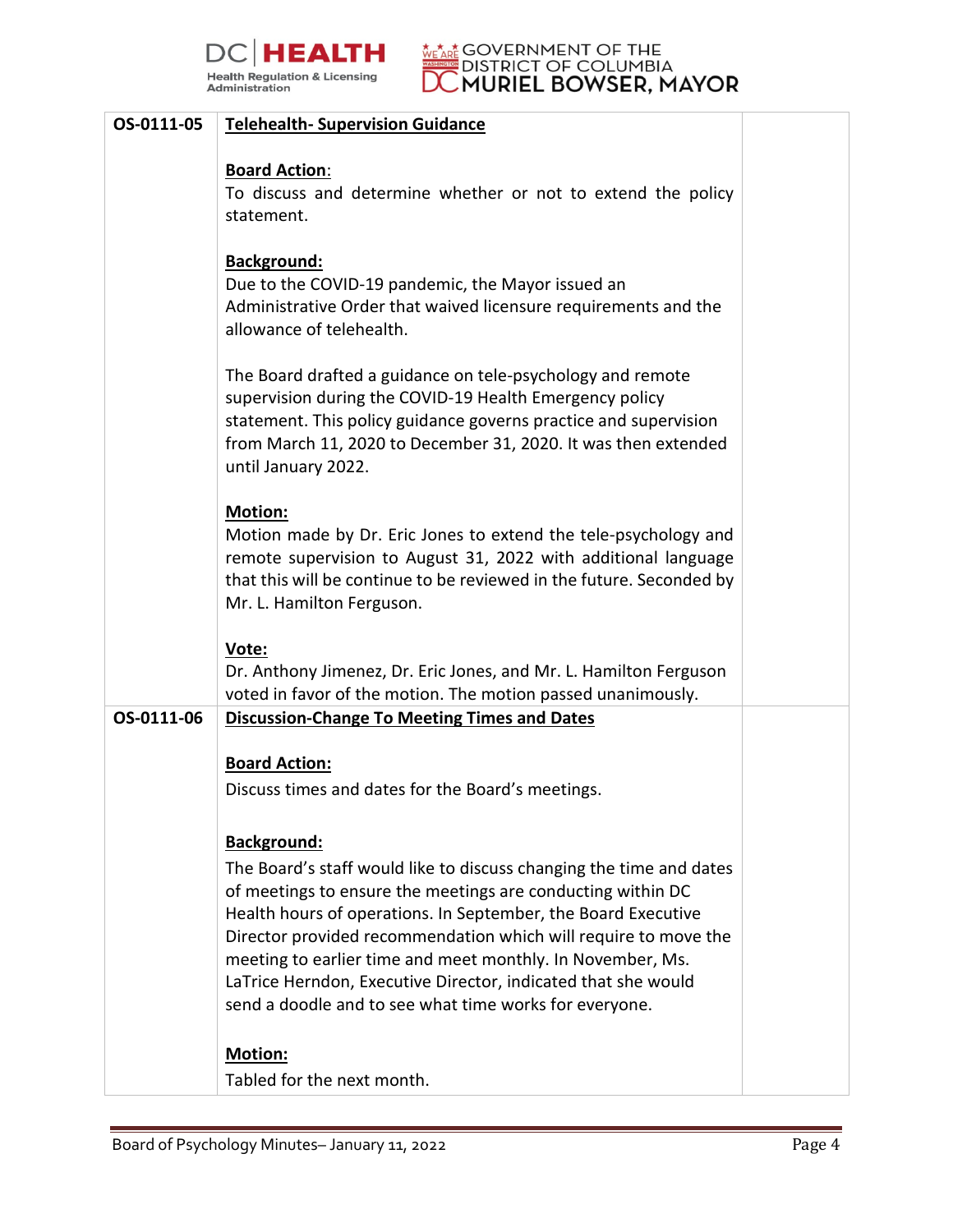



| OS-0111-07 | <b>Consent Agenda:</b>                                                                                                                                                                                                                                                                                                                                                                                                                                                                                                                                                                                            |  |
|------------|-------------------------------------------------------------------------------------------------------------------------------------------------------------------------------------------------------------------------------------------------------------------------------------------------------------------------------------------------------------------------------------------------------------------------------------------------------------------------------------------------------------------------------------------------------------------------------------------------------------------|--|
|            | <b>Board Action:</b><br>Consideration of the applications approved for purposes of<br>review and/or ratification of Board actions taken since the last<br>Board meeting.                                                                                                                                                                                                                                                                                                                                                                                                                                          |  |
|            | <b>Background:</b><br>The Consent Agenda is a record of the decisions and/or actions<br>taken by the Board or its staff since the last meeting of the Board.                                                                                                                                                                                                                                                                                                                                                                                                                                                      |  |
|            | <b>Motion:</b><br>Motion made by Dr. Eric Jones to approve the Open Consent<br>Agenda. Seconded by Mr. L. Hamilton Ferguson.                                                                                                                                                                                                                                                                                                                                                                                                                                                                                      |  |
|            | Vote:<br>Dr. Anthony Jimenez, Dr. Eric Jones, and Mr. L. Hamilton Ferguson<br>voted in favor of the motion. The motion passed unanimously.                                                                                                                                                                                                                                                                                                                                                                                                                                                                        |  |
| OS-0111-08 | <b>Motion to Close</b>                                                                                                                                                                                                                                                                                                                                                                                                                                                                                                                                                                                            |  |
|            | <b>Board Action:</b><br>To go into closed session to discuss confidential matters as<br>permitted in DC Official Code § 2-575(b).                                                                                                                                                                                                                                                                                                                                                                                                                                                                                 |  |
|            | <b>Background:</b><br>Chairperson, I move that the Board close the Open Public session<br>portion of the meeting and move into the Closed Executive Session<br>portion of the meeting pursuant to D.C. Official Code § 2-575(b)<br>for the following purposes: to discuss disciplinary matters<br>pursuant to § 2-575(b)(9); to seek the advice of counsel to the<br>board, to preserve the attorney-client privilege, or to approve<br>settlement agreements pursuant to $\S$ 2-575(b)(4); and to plan,<br>discuss, or hear reports concerning ongoing or planned<br>investigations pursuant to § 2-575(b)(14)." |  |
|            | <b>Motion:</b><br>Motion made by Dr. Eric Jones to close the Open Session.<br>Seconded by Mr. L. Hamilton Ferguson.                                                                                                                                                                                                                                                                                                                                                                                                                                                                                               |  |
|            | Vote:<br>Dr. Anthony Jimenez, Dr. Eric Jones, and Mr. L. Hamilton Ferguson<br>voted in favor of the motion. The motion passed unanimously.                                                                                                                                                                                                                                                                                                                                                                                                                                                                        |  |